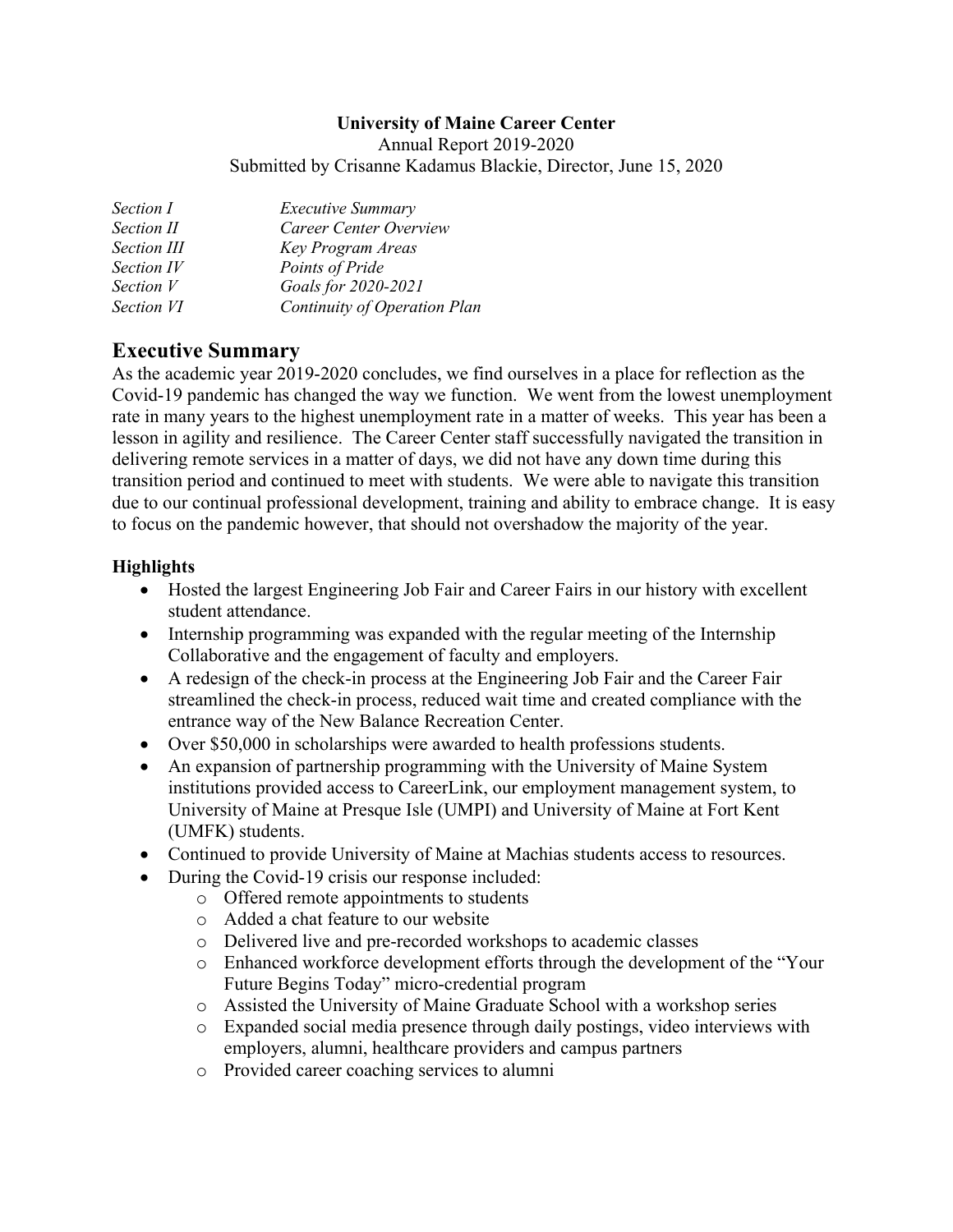# **Career Center Overview**

The University of Maine Career Center's mission is to "engage and educate students in their career development process". Our services range from individual appointment with students, classroom presentations and workshops, employer relations, workforce and internship development, and campus partnership programs. We work with all students from incoming to alumni. Our highly credentialed staff continue to develop their skill set through professional development activities that has allowed us to continually innovate and respond to change.

#### **Employer Relations and Workforce Development**

The academic year 2019-2020 was a year that went from one of the best economies to one of the worst economies. It has presented the students and staff with both celebration and challenges that has resulted in reflection, agility and resilience. We started the year with CareerFest, a kickoff event, taking place in the Mall, under a large tent. This fun and festive event is a chance for students to meet with employers informally to talk about their career development and build career ready skills. September continued with partnerships with the Maine Business School from their Experiencing Business Casually to Firm Night, a networking event for accounting students. This was followed by the Accounting Interview Day where 40 students participate in on-campus interviews for both fulltime positions and internships.

Recruitment is in full swing starting in October. The 21st Annual Engineering Job Fair (EJF) brought 170 companies to campus, exceeding the previous year by eleven. Additional recruiting activities were pre-scheduled for some organizations. Seven held on-campus information sessions immediately following the fair. Sixteen companies conducted on-campus interviews the day following the EJF and one company the day before for a total 125 interviews. We have been pleased to welcome the assistance of employers who are willing to meet with students and share their expertise on resume writing, LinkedIn and developing a "pitch". The interview day started with a power outage and delayed opening of campus as a result of a wind and rain storm. After a bit of confusion that morning, the interviews were held and recruiter evaluation feedback was overwhelmingly positive.



The spring semester began with the largest Career Fair yet, with 175 employers registered. This large event filled the New Balance Recreation Center with over 1000 students in attendance. At both the Career Fair and the Engineering Job Fair we implemented a new check-in process that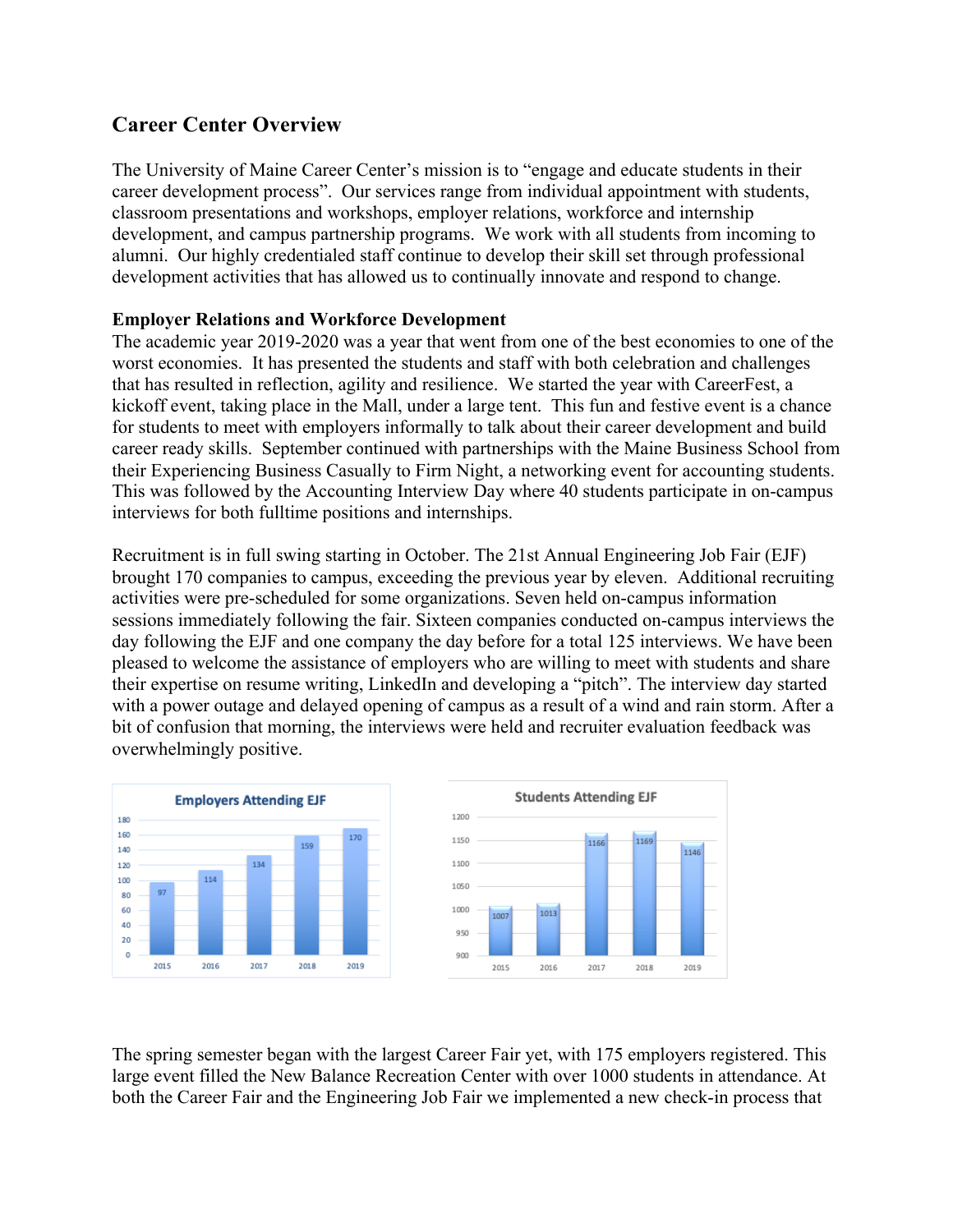reduced wait times and entrance congestion. There were 25 on-campus interviews the day after the Career Fair. After these larger events, employers may choose to spend additional time on campus either meeting with classes or offering information sessions. These next day events engaged several hundred additional students.



Our employment management system, CareerLink, had 17,671 total registered students for 2019- 2020 and 6,937 registered employers. This system provides employment listings for full-time, part-time positions, internships, and student employment. It is through this system that we manage all employer and recruitment activities. Students registered in CareerLink receive targeted job blasts and announcements. The on-campus interview total (from both fairs) and the phone and video interviews conducted was 382, a 26% increase from last year; there were 129 On-Campus Recruitment schedules this year, an increase of 69 schedules from 2018-2019.

The internship data from the National Association of Colleges and Employers (NACE) indicate that approximately 75% of students who complete an internship are hired by that company. We have encouraged students to participate in internships and have engaged with faculty around this topic. Our Internship Collaborative meets each semester to receive updates regarding employers, regulations and options for students. Our spring meeting included an opportunity for employers and faculty to engage in conversation about the best ways to assist students. Our Internship Guide is posted on the Career Center website for students, faculty, and employers to view.

Many internships this summer have been canceled or moved to remote work. In an effort to support students who may be challenged with internship completion or need support, we have encouraged students to participate in the FOCUS Maine workshop series, offered additional resources around remote experiences, and encouraged participation in the "Your Future Begins Today" micro-credential program.

#### **Health Professions**

Our health professions students continue to find success during this academic year. Through the Tufts University School of Medicine Maine Track Early Assurance Program, we have two students who have been accepted to attend medical school in the fall of 2021. For this year's pool of sophomore applicants, we had six students apply, ranging in majors from Biomedical Engineering to Biochemistry. Of our six applicants, two students were invited for interviews. Due to COVID-19, their interviews will be happening in Fall 2020.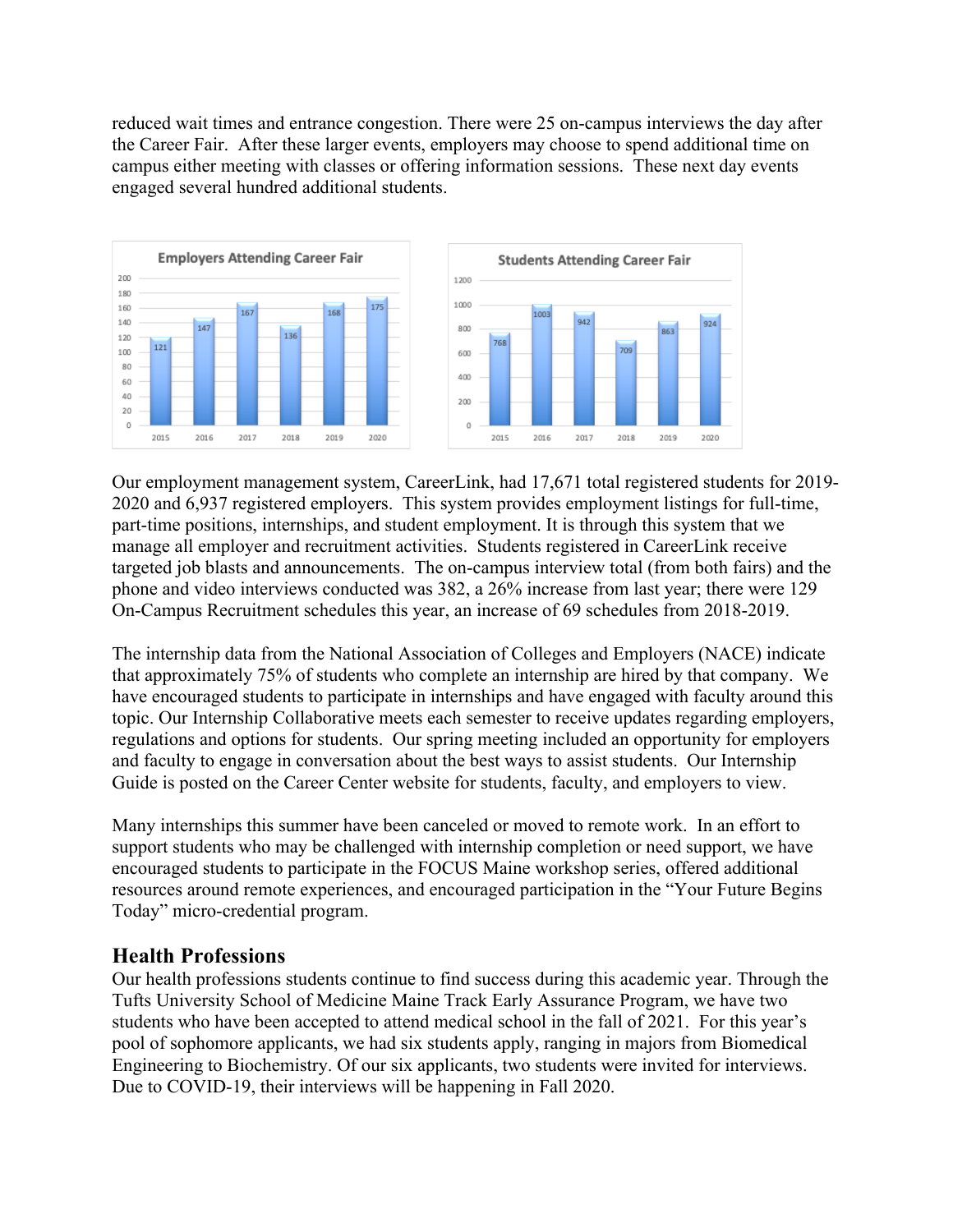This year, we focused on the collection and evaluation of assessment data. When collecting data from 2015-2019, we have learned that our students have a greater chance of being accepted with a GPA of 3.5 or higher and/or an MCAT score of 508 or higher. Students have the best chance of getting accepted with the combination of a high GPA and a high MCAT score. Once those two factors start to lower, the percentages of acceptances begin to decrease. Other factors of the application do hold weight in a student's acceptance, but the data shows how significant the GPA and MCAT are in an application.

| <b>MCAT and GPA Acceptance Rates</b> |              |           |            |                    |  |  |
|--------------------------------------|--------------|-----------|------------|--------------------|--|--|
| <b>MCAT</b>                          | <b>GPA</b>   | # Applied | # Accepted | Acceptance<br>Rate |  |  |
| $>$ or = 508                         | $>$ or = 3.5 | 28        | 15         | 54%                |  |  |
| < 508                                | $>$ or = 3.5 | 59        | 14         | 24%                |  |  |
| $>$ or = 508                         | < 3.5        | 6         | 1          | 17%                |  |  |
| < 508                                | < 3.5        | 38        | 11         | 29%                |  |  |
| $>$ or = 508                         |              | 34        | 16         | 47%                |  |  |
| < 508                                |              | 99        | 38         | 38%                |  |  |
|                                      | $>$ or = 3.5 | 99        | 54         | 55%                |  |  |
|                                      | < 3.5        | 46        | 13         | 28%                |  |  |

Our students during this year's application cycle have experienced some challenges with COVID-19 restrictions. Entrance exam test dates have been canceled or rescheduled into the summer. Many students have decided to delay their application due to these challenges and have decided to take a gap year. The majority of current applicants are alumni.

During the academic year, Pre-Health Breakfast Breaks were offered monthly to provide an opportunity for students to informally chat with the STEM and Health Professions Career Counselor about varying topics. In addition, "virtual drop-in hours" were available twice a week for quick chats with students that were unable to meet during in-person Walk-Ins or able to schedule an appointment. As a result of COVID-19, outreach to health professions students continued with the "Sit and Sip" online video series on Tuesdays and Thursdays. Alumni from the healthcare field talked about their position and the impact of COVID-19 on their role.

Our Health Professions Committee continues to advocate for this office and our students. This year, due to the transition of students learning remotely and navigating that transition, we pushed back the deadline of the scholarship applications to the end of finals week. Over \$50,000 in scholarships were awarded. We are proud and thankful that we are able to support our students in this capacity.

#### **Pre-Law**

Over the past couple of years, we have renewed success in working with pre-law students. The Pre-Law Club has been active and engagement with pre-law students has increased.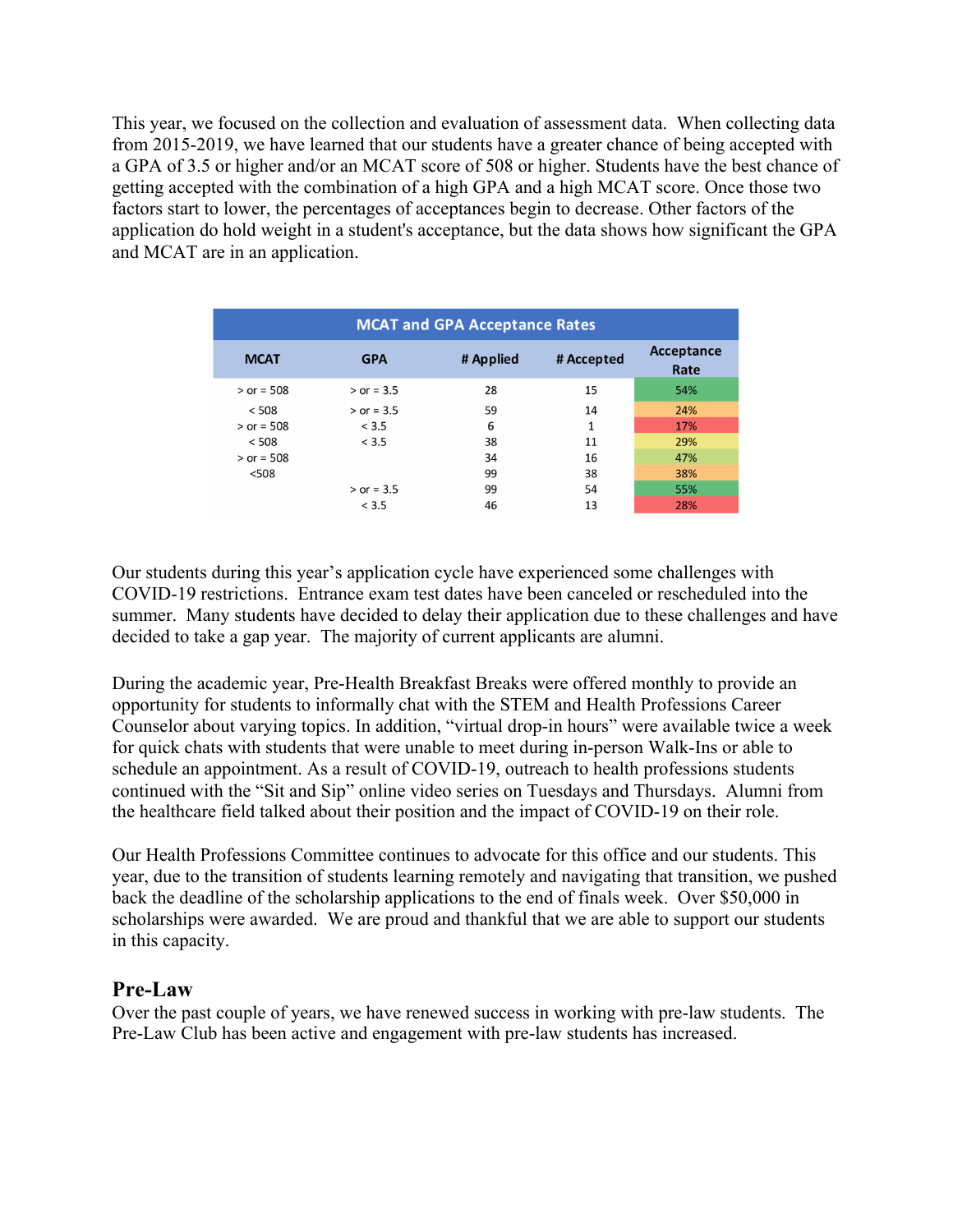Data collected from the Law School Admissions Council reflects the 2018 applicant pool. About 1/3rd of applicants are undergraduate students. The majority of our law school applicants are alumni and the Career Center continues to be available to these applicants. Of these applicants approximately 71% were accepted. University of Maine School of Law



continues to be most highly attended law school for our students and alumni.

#### **Maine Mentor Program**

Our connections this year through the Maine Mentor database as well as other referrals was 43 students. We know that informational interviews and connections to UMaine alumni and Maine residents is a very important offering of the Career Center. While the process of updating the database continues, the Career Center has additionally supported this venture through personal connections in the community and by creating new connections to be added to the database.

#### **Explorations**

This marked our second year of partnering with the Explorations program and CLAS to provide early career counseling to our undecided and pre-engineering students. Twenty-one sections of the EXP 100 joined us in the Career Center for an overview of our services. As a follow-up to the visit, students in some sections were required, while others were encouraged, to meet with a Career Counselor. We met with 150 Explorations/Pre-Engineering students during the fall semester as a direct result of this partnership. Many of these students scheduled a follow-up.

The diversity of appointment activities is as diverse as our students and their stories. Utilizing a hybrid Career Counseling/Career Coaching approach with a blend of Holland's Theory of Career Choice and Planned Happenstance, we placed an emphasis on exploring and honoring the students' own values as we looked at majors and careers. Some students were intent on choosing a major, others wanted to learn more about careers. Some were motivated to make a choice soon, others wanted to take their time to explore. We met students where they were at and explored majors, careers, opportunities, goals and possibilities. We used both formal and informal assessments, had conversations around family and cultural norms and values, and explored both dream careers and practical choices. During these appointments, we assessed the student's overall adjustment to college life and their connection to our campus. We referred students to many campus resources including the Bodwell and Counseling Centers, connected them with both formal and informal mentors through connections with upperclass students, faculty, staff, potential employers, local community members with expertise in their area of interest, and members of the Maine Mentor Program. By utilizing a career coaching model, each student left with an action plan outlining next steps. For some students that was to further explore a few specific majors of interest, for others it was specific steps to take to declare their chosen major.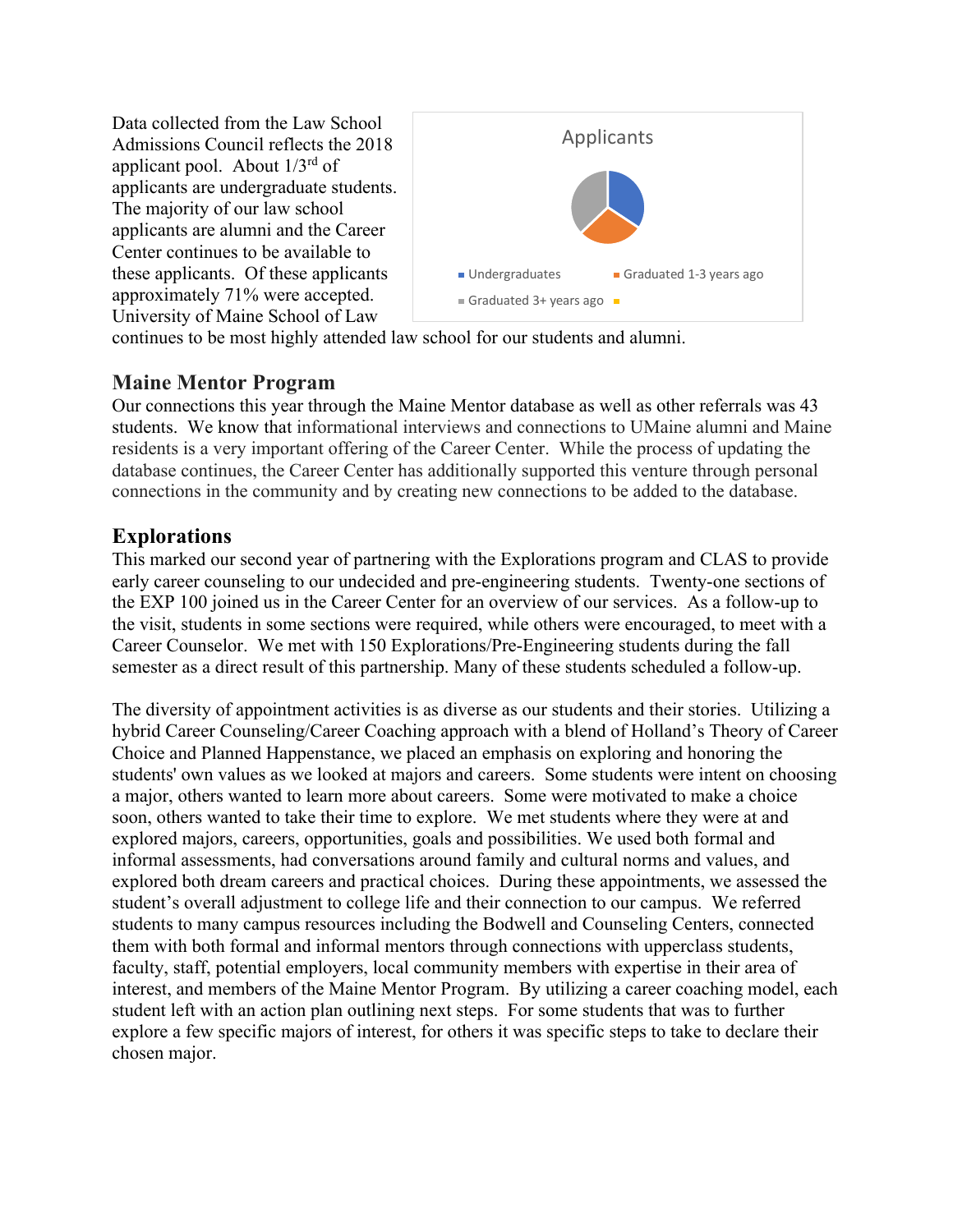#### **Professional Development**

Members of the Career Center staff have assumed leadership roles in the Maine Career Development Association and hosted the June 2019 conference at the University of Maine. Over 100 career professionals from Maine and New England attended. Last June staff attended the Eastern Association of Colleges and Employers conference and the National Career Development Association Conference. In addition, staff participated in several webinars and online opportunities to develop and enhance our skills.

## **Response to Covid-19**

In March, due to the COVID-19 global pandemic, all on-campus services came to a halt. We were faced with the challenge of helping students remotely and working with employers who were faced with temporary closures and hiring freezes. We responded with a strategic approach:

- o Delivered all of our services remotely
- o Collaborated with University of Maine System institutions. Career Center professionals from the System institutions met weekly to share resources and best practices.
- o The University of Maine Career Center welcomed UMFK and UMPI students along with UMM and UM students into CareerLink, providing increased access to this resource.
- o Increased our social media presence with posting interviews with employers, alumni and campus partners that offered additional information to our students.
- o Partnered with Alumni Relations to offer free career coaching services to alumni.
- o Offered a workshop series in conjunction with the UMaine Graduate School for perspective graduate students.
- o Participated in Zoom, Kaltura and Brightspace trainings.
- o Connected with the New England Career Center networks providing students access to virtual programming offered by member institutions.
- o The Career Centers, system wide, partnered with Education Design Lab to offer a free micro-credential program called "Your Future Begins Today". Due to changes in an internship or summer job, this program helps to provide students with an opportunity to reflect on their resiliency while learning skills to add to their employment narrative.

As we move into the next academic year, we will continue to evaluate and be flexible in our delivery of services. We have learned a great deal about how to effectively deliver services remotely and look forward to how we can integrate these delivery methods into our program.

The Career Center is a proud member of The Division of Student Life, University of Maine. Robert Q. Dana, Vice President of Student Life and Dean of Students

Crisanne Kadamus Blackie, Director, M.Ed, NCC, CCC, BCC Kate Axelsen Foster, Assistant Director, M.Ed. CPC BJ Roach, Career Counselor, M.Ed, CPC, BCC Samantha Wheeler, Career Counselor, STEM/Health Professions, M.Ed, GCDF, CCSP Lisa Carter, Career Counselor, M.Ed, GCDF Cindy Trimm, Career Services Coordinator Janice Madore, Administrative Specialist Caryn Boutaugh, Graduate Assistant Naomi Caywood, Special Projects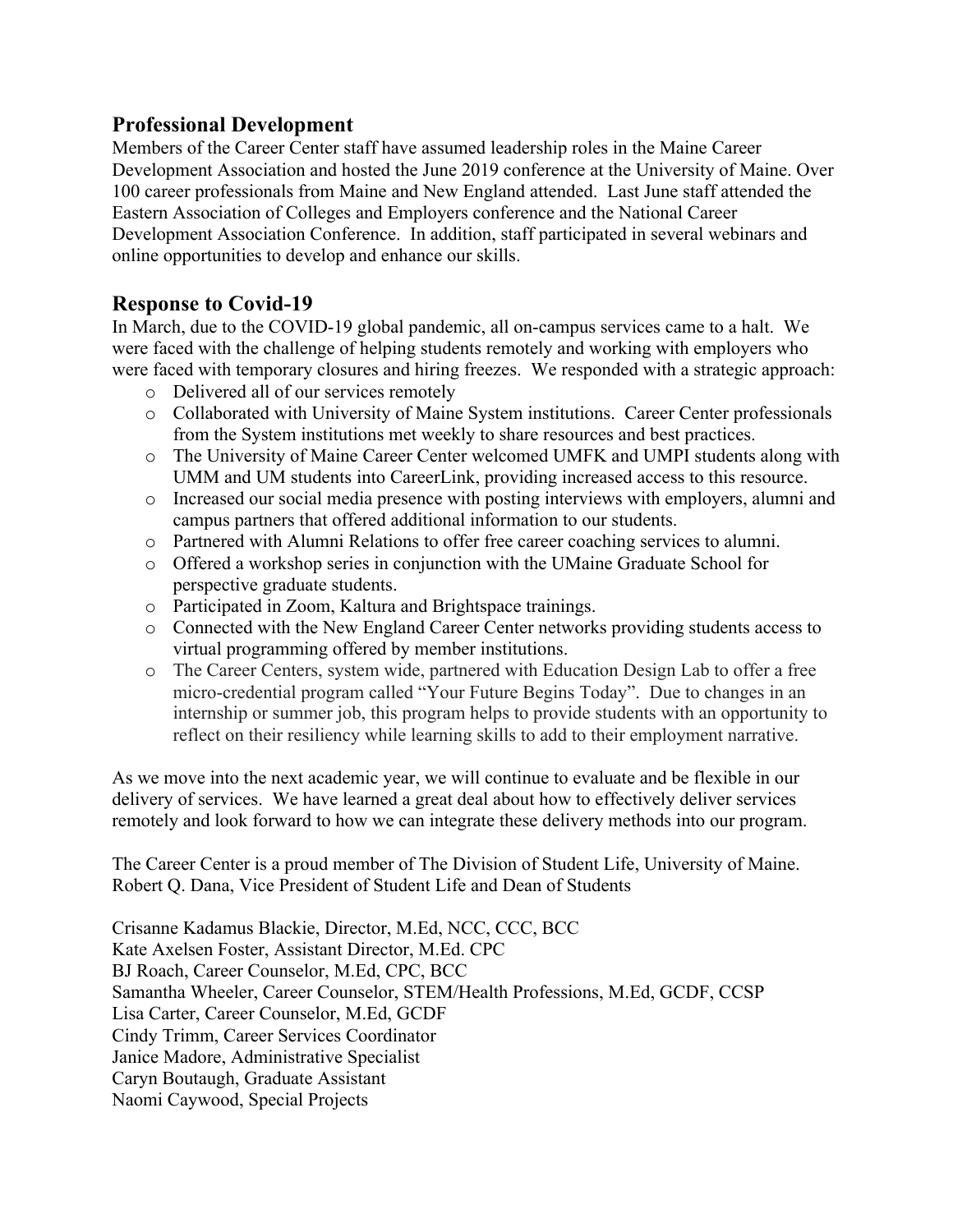## **Key Program Areas/Services within the Career Center**

**Career Counseling and Coaching**: career exploration, choice of major, choice of career, internship preparation, job search strategies and career and/or graduate school decision-making

**Career Assessments**: formal, informal, and online

**Career Resource Library**: technology center, books, handouts, and the Career Center website

**Career Fairs**: Career Fair, Engineering Job Fair, and CareerFest

**Classes/Seminars/Workshops:** for academic classes, student organizations and groups

**Specialized Career Programs**: workshops, panels, networking events, and career cluster events

**Resume Reviews:** from first-time resume writers to PhD candidates crafting a curriculum vita

**Mock Interviews and Interview Coaching:** to help students prepare for job, medical and graduate school interviews

**Maine Mentor Program:** matches students with alumni career mentors to provide job shadowing, career information, and advice

**Web-based Services**: UMaine Career Center website, Live Chat, CareerLink, online resources and links to social media platforms

**Job/Internship Listings** via CareerLink

**On-campus Recruiting/Job Interviews**

**Health, Legal Professions** and **Graduate School** advising and resources

**Alumni Career Services**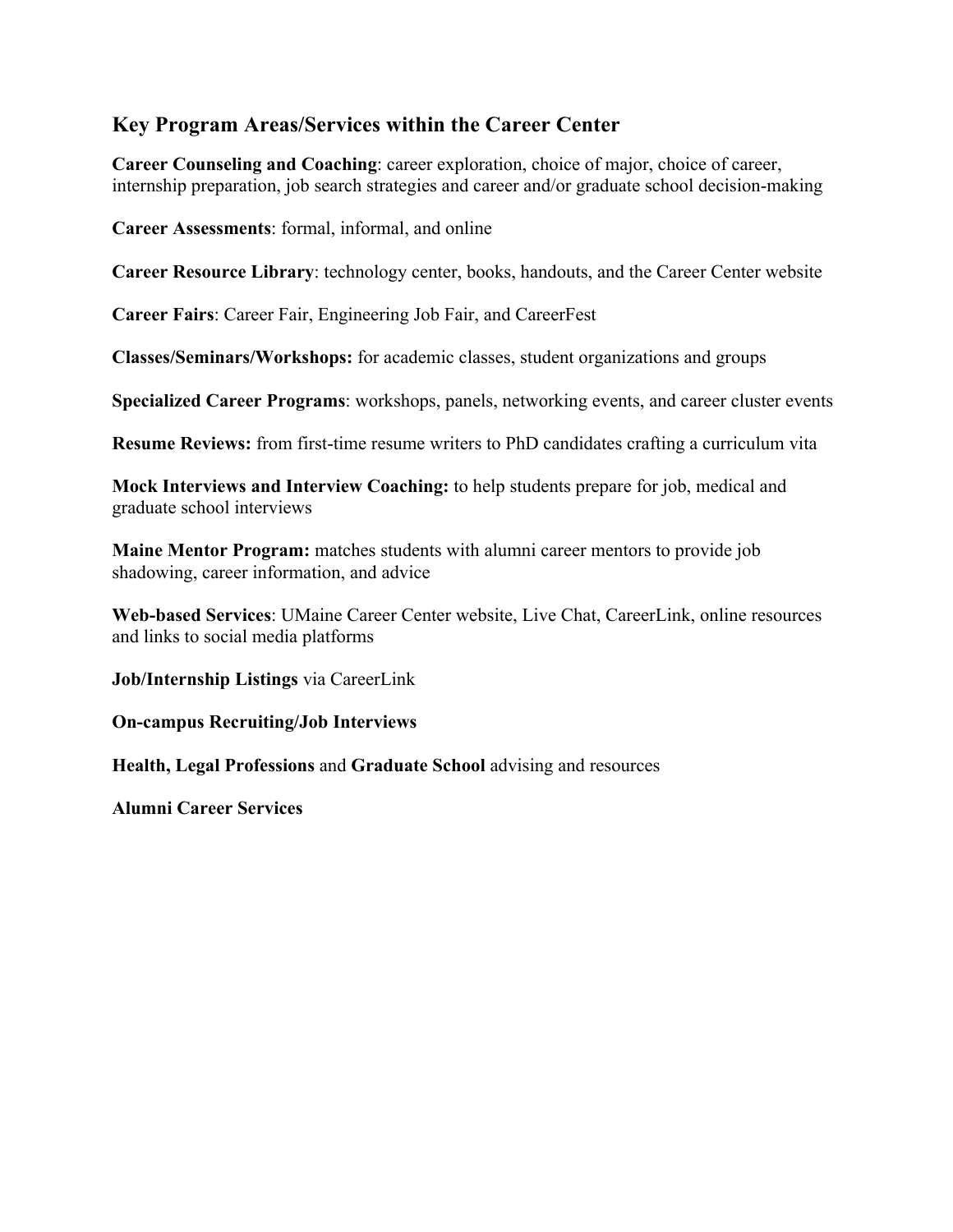## **Points of Pride**

- Expanded usage of the interactive technology in the Career Center Library to provide enhanced in-person and online programming to University of Maine and University of Maine at Machias students.
- Delivered 123 career-related presentations to 4664 students in academic classes and student organizations.
- Collaborated with the University of Maine at Presque Isle and University of Maine at Fort Kent to include their students in CareerLink, our employment management system, now providing access to those students in addition to University of Maine and University of Maine at Machias students.
- Increased collaborations with academics and other departments through joint programming including our career cluster events.
- Coordinated the largest Career Fair in Maine; 175 organizations attended and the largest Engineering Job Fair in the Maine; 170 organizations attended.
- Prepared 6 sophomores to interview with the Tufts Maine Track Early Assurance Program. This is a highly competitive program where only 6 students from Maine colleges and universities are accepted. Acceptances are pending as of publication date.
- Became a touch point for Explorations students. These students met with a member of the Career Center staff to assist them with exploring their career development.
- Continued an active, engaging Career Center presence on Facebook, Instagram, and LinkedIn with over 8,000 followers.
- Credentialed Career Center staff that meets national standards who continue to participate in national, state and regional professional development activities.
- Hosted the Maine Career Development Conference.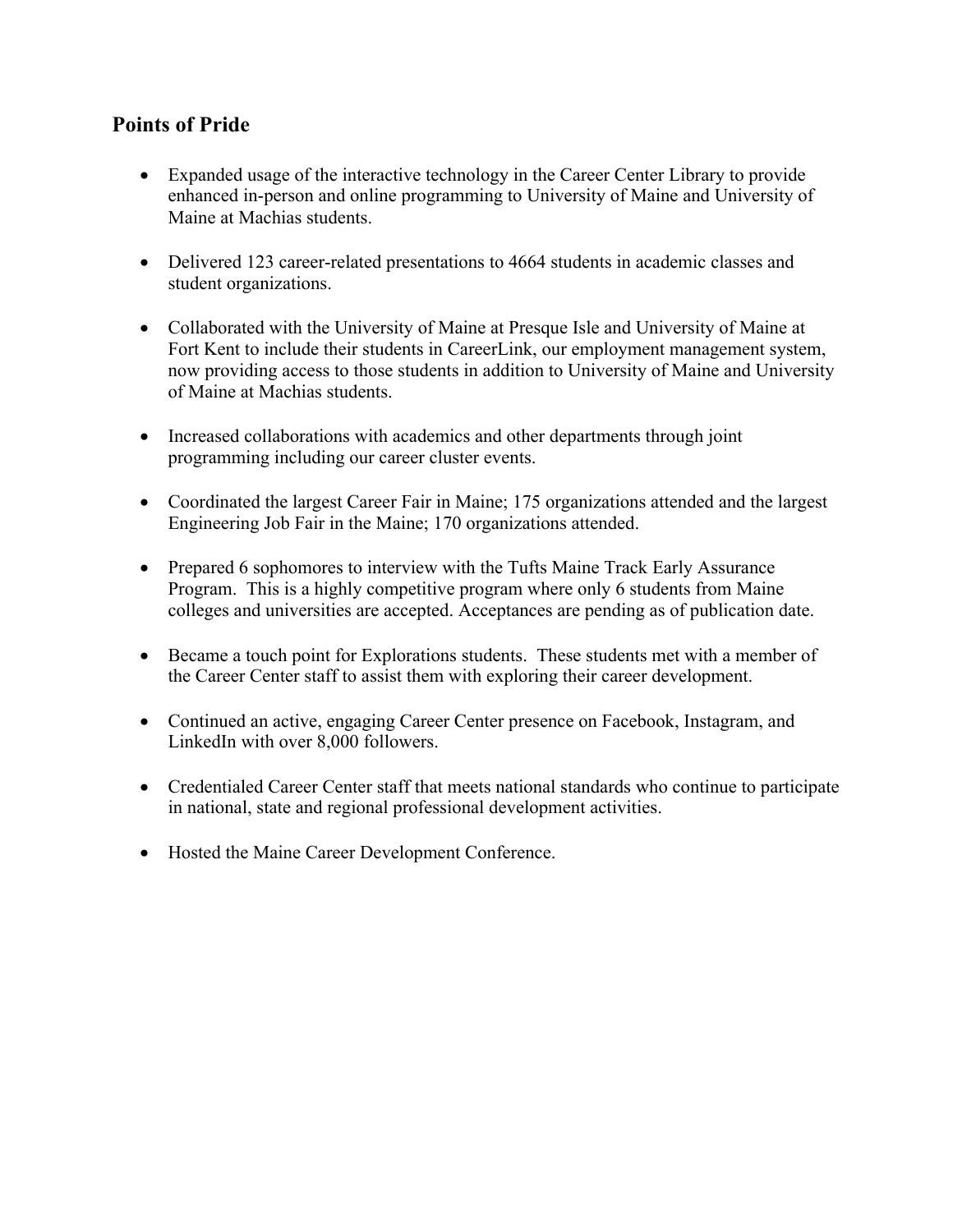# **Career Center Goals for 2020-2021**

- Implement virtual career related events and presentations
- Expand partnerships and programming with the career centers in the other University of Maine System institutions
- Partner with the University of Maine at Machias to deliver joint programming
- Develop a plan to deliver services upon re-entry to campus
- Launch  $1<sup>st</sup>$  virtual Engineering Job Fair
- Continue to collect and assess data related to students' usage of the Career Center
- Craft a strategic plan focusing on the expansion of available internship opportunities
- Offer 2 sections of INT 192, *Introduction to Career Development*